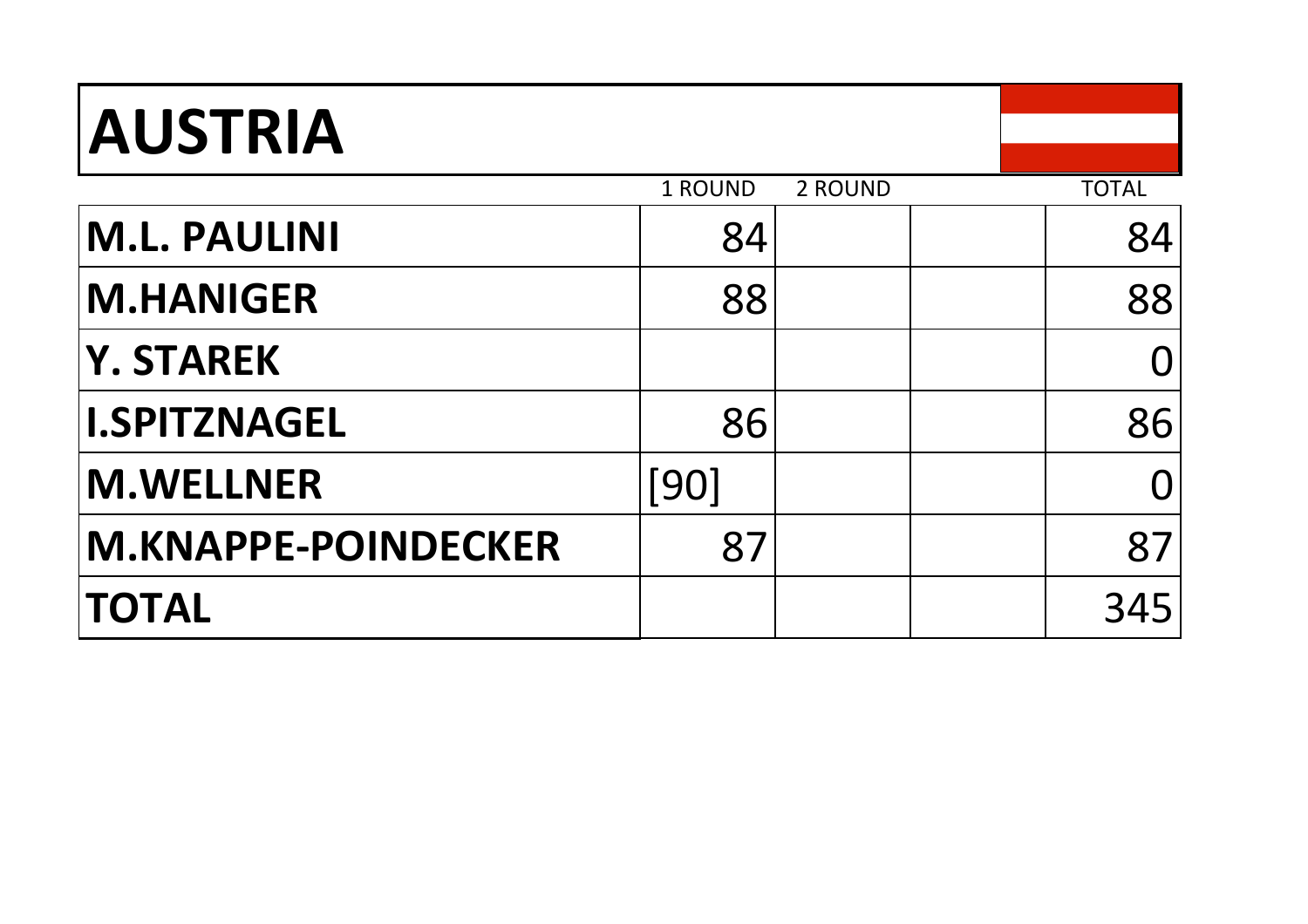| <b>BELGIUM</b>           |         |         |              |
|--------------------------|---------|---------|--------------|
|                          | 1 ROUND | 2 ROUND | <b>TOTAL</b> |
| <b>M. VAN WETTERE</b>    | 80      |         | 80           |
| <b>M.C. DIELEMAN</b>     | 86      |         | 86           |
| <b>V. DE BROQUEVILLE</b> | [92]    |         |              |
| A.F. DECOSTER            | 86      |         | 86           |
| <b>J.SCHIMIKEL</b>       | 90      |         | 90           |
| <b>J. ALOFS</b>          |         |         |              |
| <b>TOTAL</b>             |         |         | 342          |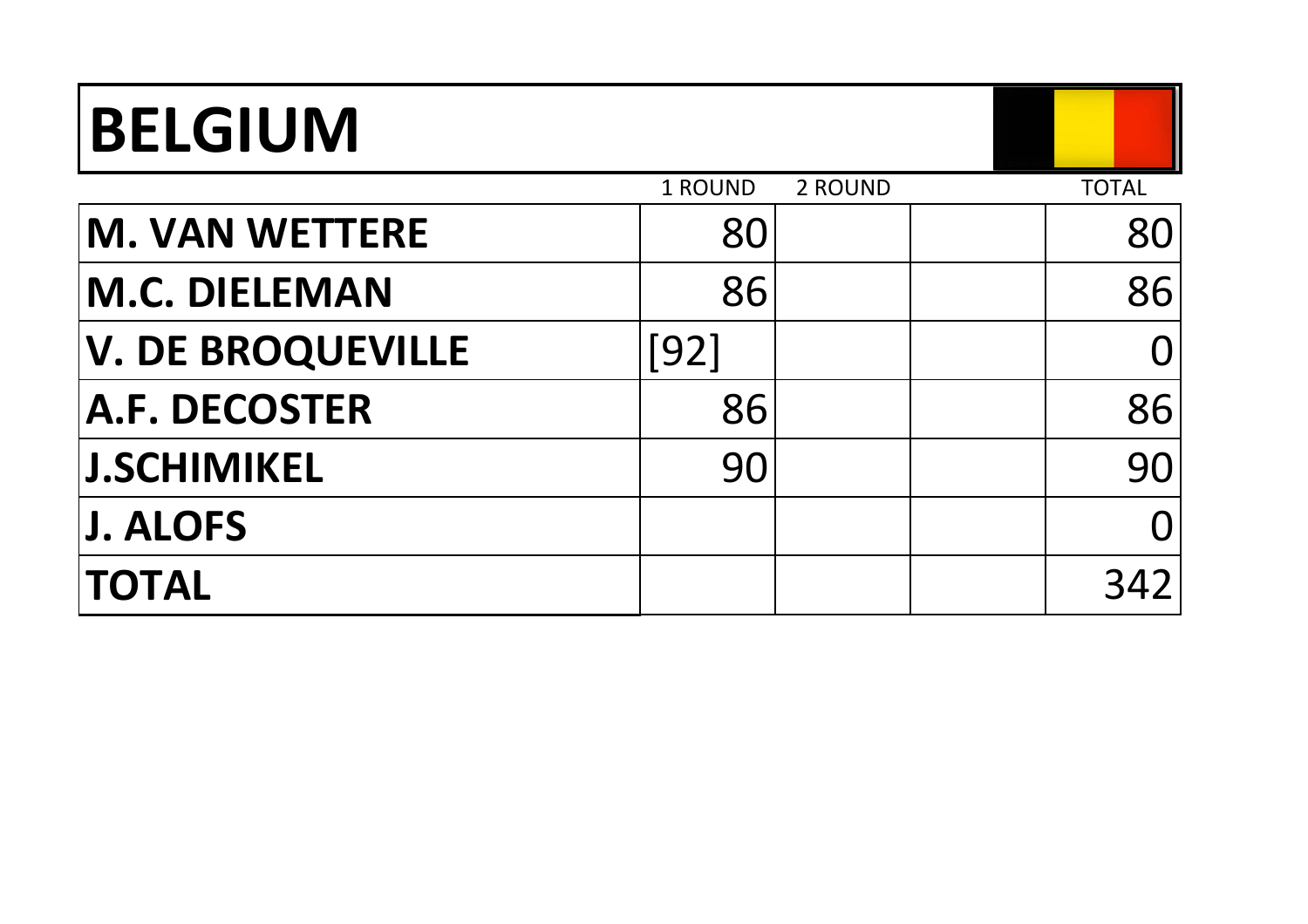#### **CZECH REPUBLIC**



|                      | 1 ROUND | 2 ROUND | <b>TOTAL</b> |
|----------------------|---------|---------|--------------|
| <b>H.JANOUDOVA</b>   | 88      |         | 88           |
| <b>M. SIMKOVA</b>    | 89      |         | 89           |
| <b>I. UHROVA</b>     | 97      |         | 97           |
| <b>H. MARTINKOVA</b> | [97]    |         |              |
| <b>J. KRNANSKA</b>   | 93      |         | 93           |
| <b>L. BUDINOVA</b>   |         |         |              |
| <b>TOTAL</b>         |         |         |              |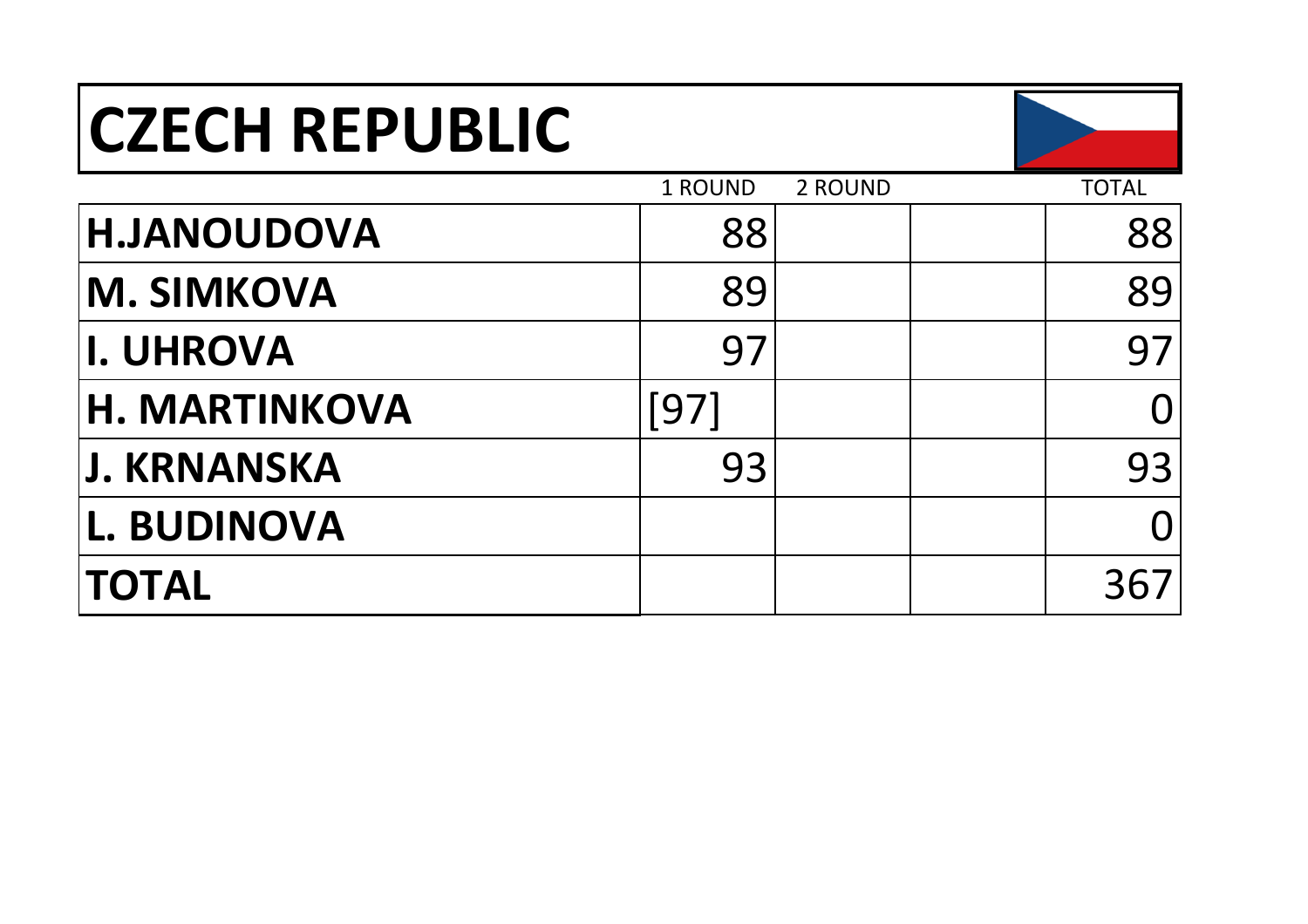| FINLAND            |         |         |              |
|--------------------|---------|---------|--------------|
|                    | 1 ROUND | 2 ROUND | <b>TOTAL</b> |
| <b>A.KOKKO</b>     | 85      |         | 85           |
| <b>K. JUNNI</b>    | 86      |         | 86           |
| <b>S.HUOTARI</b>   | [95]    |         |              |
| <b>S. LASSILA</b>  | 89      |         | 89           |
| <b>T. LINDVALL</b> | 77      |         | 77           |
|                    |         |         |              |
| <b>TOTAL</b>       |         |         | 337          |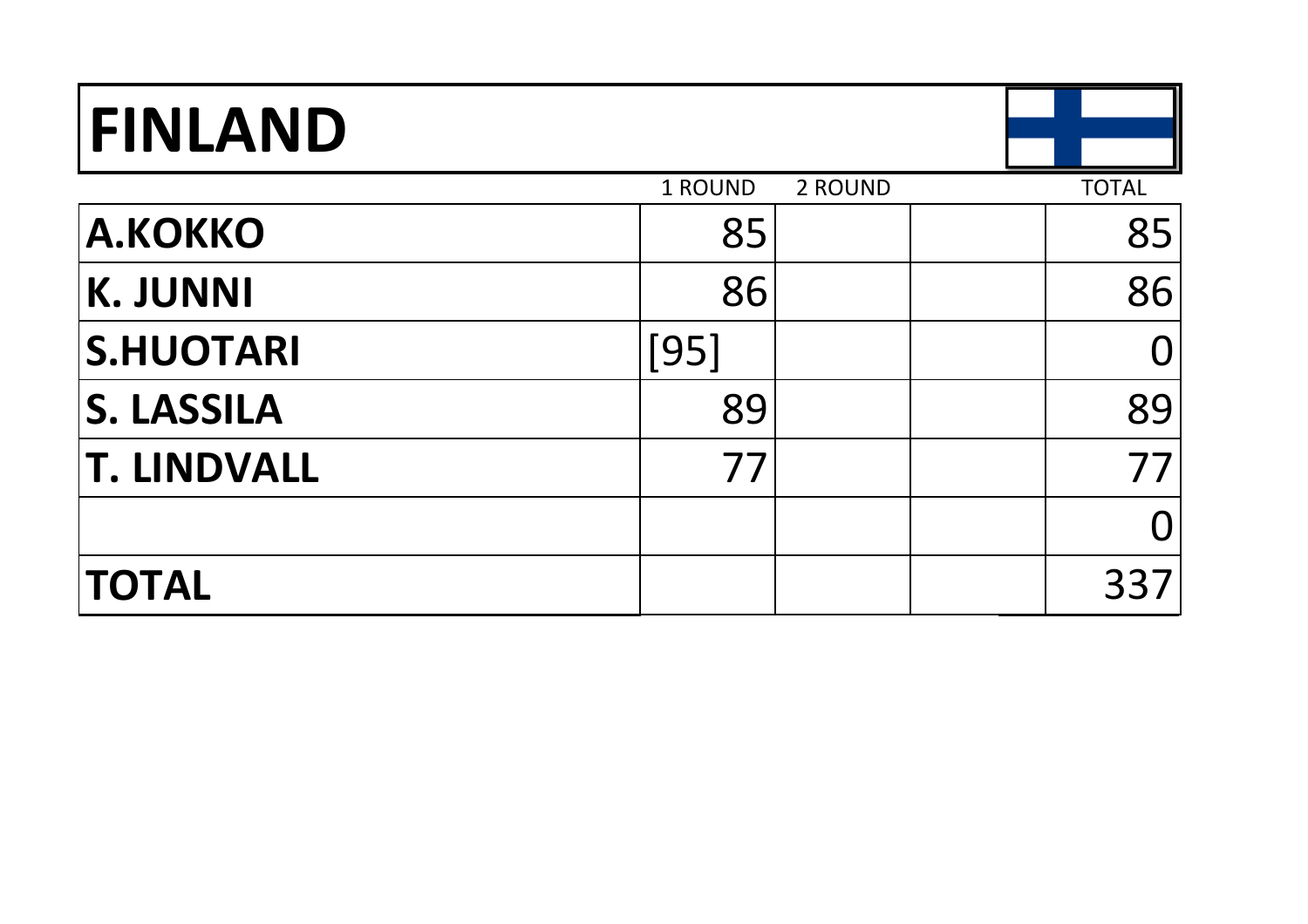# **FRANCE**

|                           | 1 ROUND | 2 ROUND | <b>TOTAL</b> |
|---------------------------|---------|---------|--------------|
| I. STOOPS                 | 82      |         | 82           |
| <b>M. DUBERN</b>          | 91      |         | 91           |
| <b>S. BERNARDIN</b>       | 90      |         | 90           |
| <b>D. FAURE</b>           |         |         |              |
| <b>C. ROUGET LUCHAIRE</b> | [93]    |         |              |
| <b>B. DE LAUNAY</b>       | 92      |         | 92           |
| <b>TOTAL</b>              |         |         | 355          |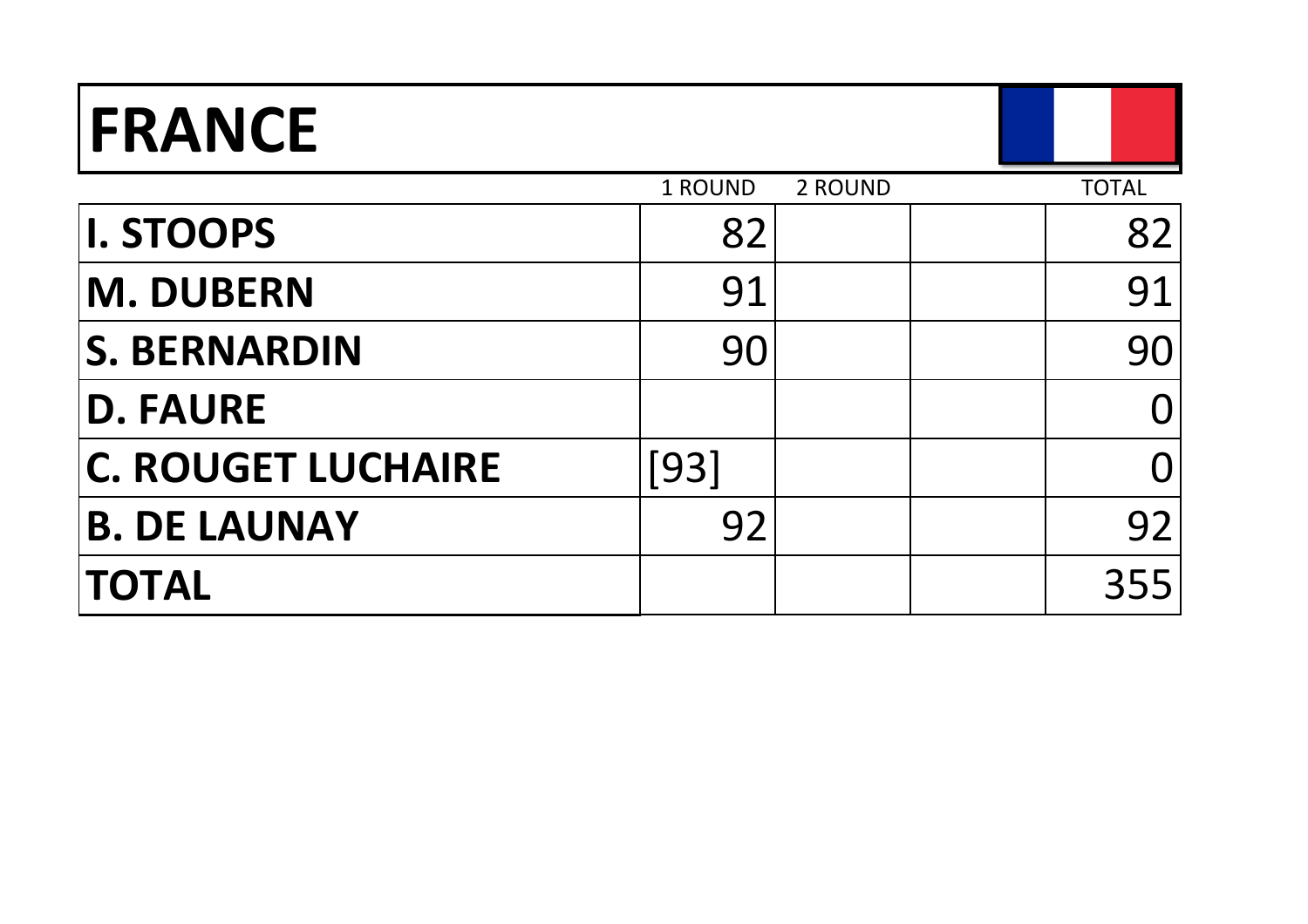| <b>GERMANY</b>       |         |         |              |
|----------------------|---------|---------|--------------|
|                      | 1 ROUND | 2 ROUND | <b>TOTAL</b> |
| <b>K. FISCHER</b>    | 85      |         | 85           |
| D. HAAS-KLOHE'       | 96      |         | 96           |
| <b>C. KOTTWITZ</b>   |         |         |              |
| <b>E. VON MOLLER</b> | 93      |         | 93           |
| II. STILLIG          | 90      |         | 90           |
| <b>B. WILKENS</b>    | [101]   |         |              |
| <b>TOTAL</b>         |         |         | 364          |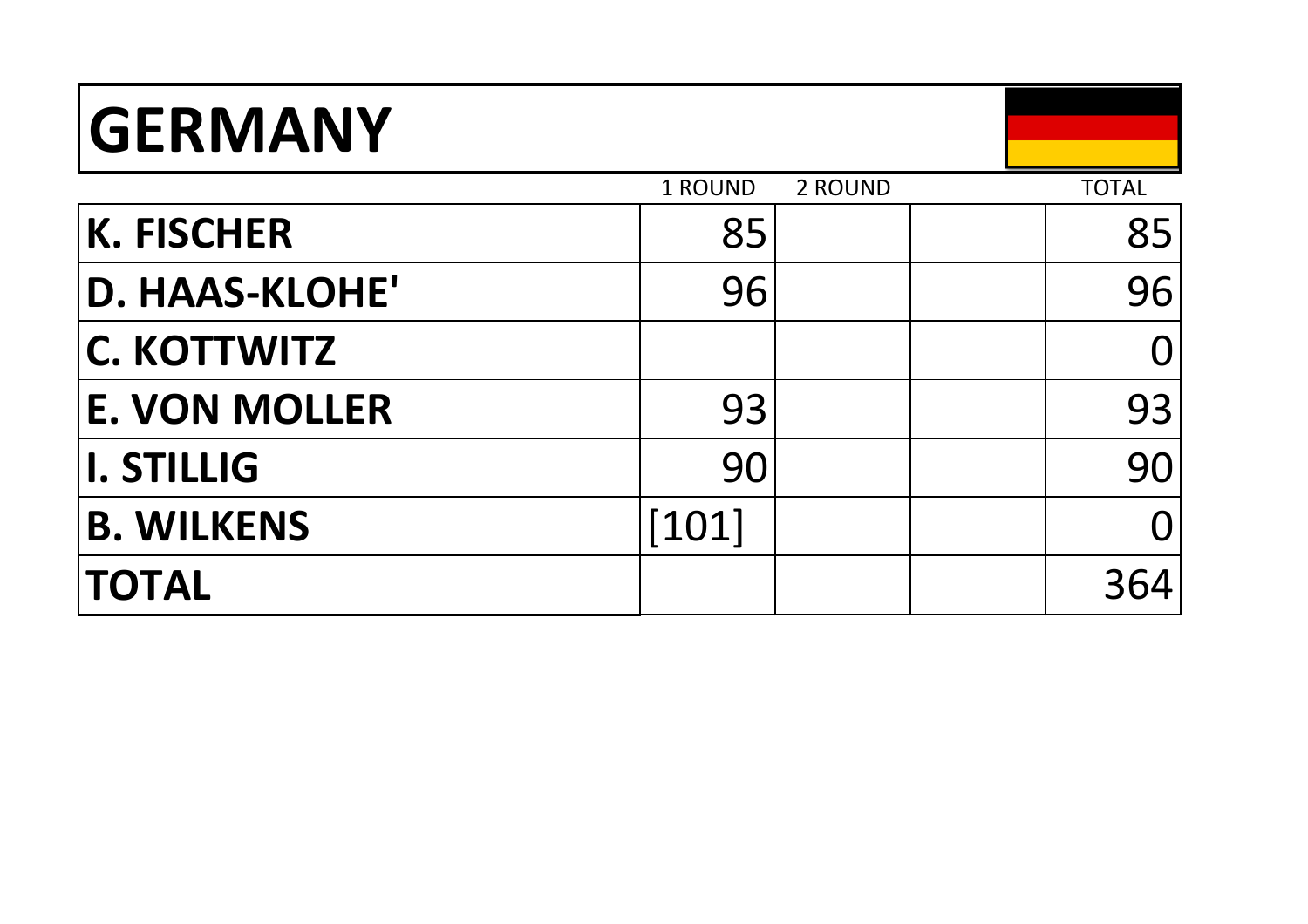| <b>HUNGARY</b>             |                     |         |              |
|----------------------------|---------------------|---------|--------------|
|                            | 1 ROUND             | 2 ROUND | <b>TOTAL</b> |
| <b>L. MOLNAR</b>           | $\lceil 104 \rceil$ |         |              |
| <b>Z. WIESER-TAKACS</b>    | 97                  |         | 97           |
| <b>M. V. GYORI MOLNAR</b>  | 95                  |         | 95           |
| <b>I. ZSADANYI</b>         | 94                  |         | 94           |
| <b>K. KOVACSNE FOLDESI</b> | 101                 |         | 101          |
|                            |                     |         |              |
| <b>TOTAL</b>               |                     |         | $38^\circ$   |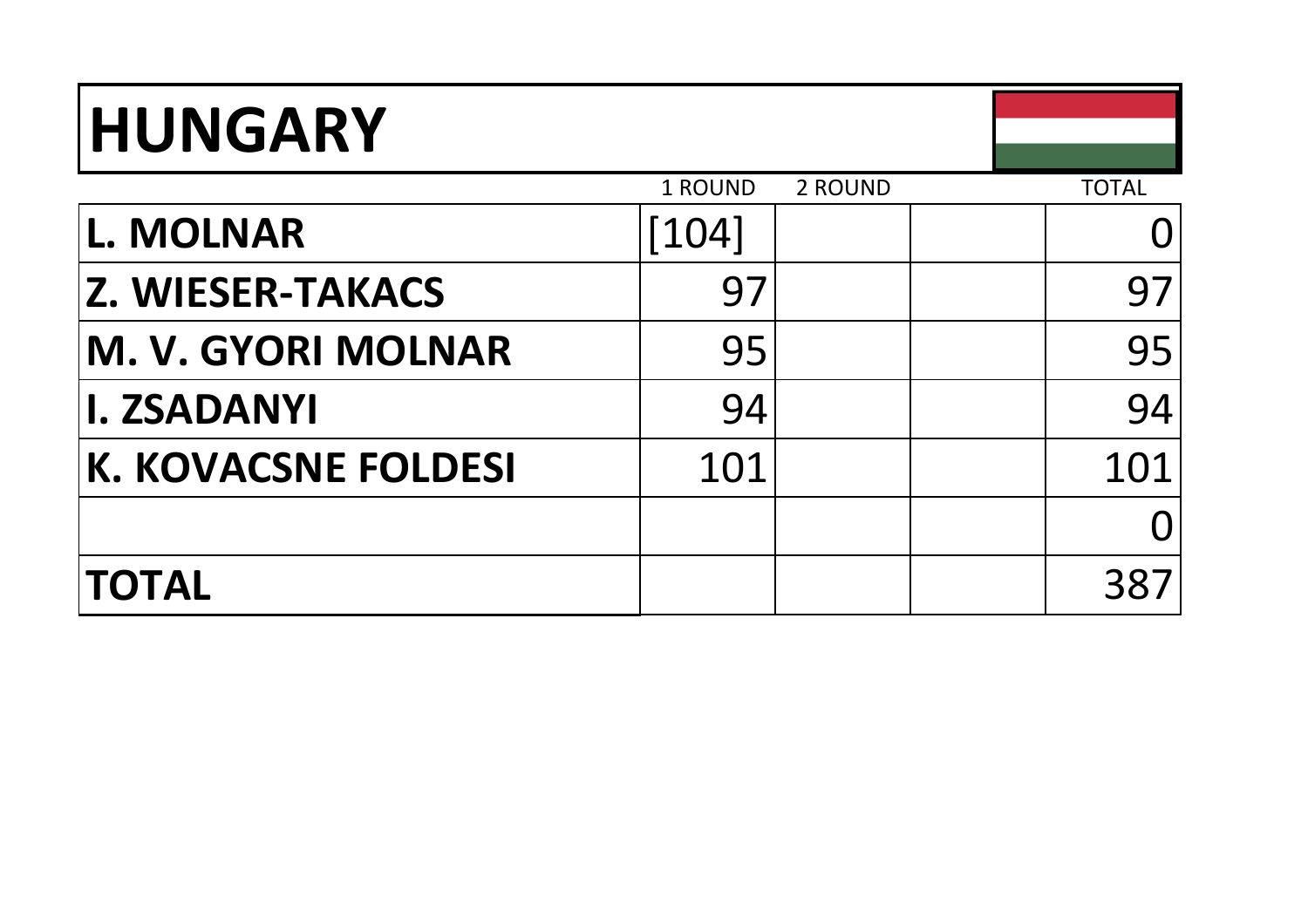# **ICELAND**



|                            | 1 ROUND | 2 ROUND | <b>TOTAL</b> |
|----------------------------|---------|---------|--------------|
| <b>G. GUDRUN</b>           | 87      |         |              |
| <b>M. GUDNASDOTTIR</b>     | 85      |         | 85           |
| <b>R.M. HENDISDOTTIR</b>   | 95      |         | 95           |
| A.D. JONSDOTTIR            | [108]   |         |              |
| <b>K. SIGURBERGSDOTTIR</b> | 96      |         | 96           |
| <b>M. PORISDOTTIR</b>      |         |         |              |
| <b>TOTAL</b>               |         |         |              |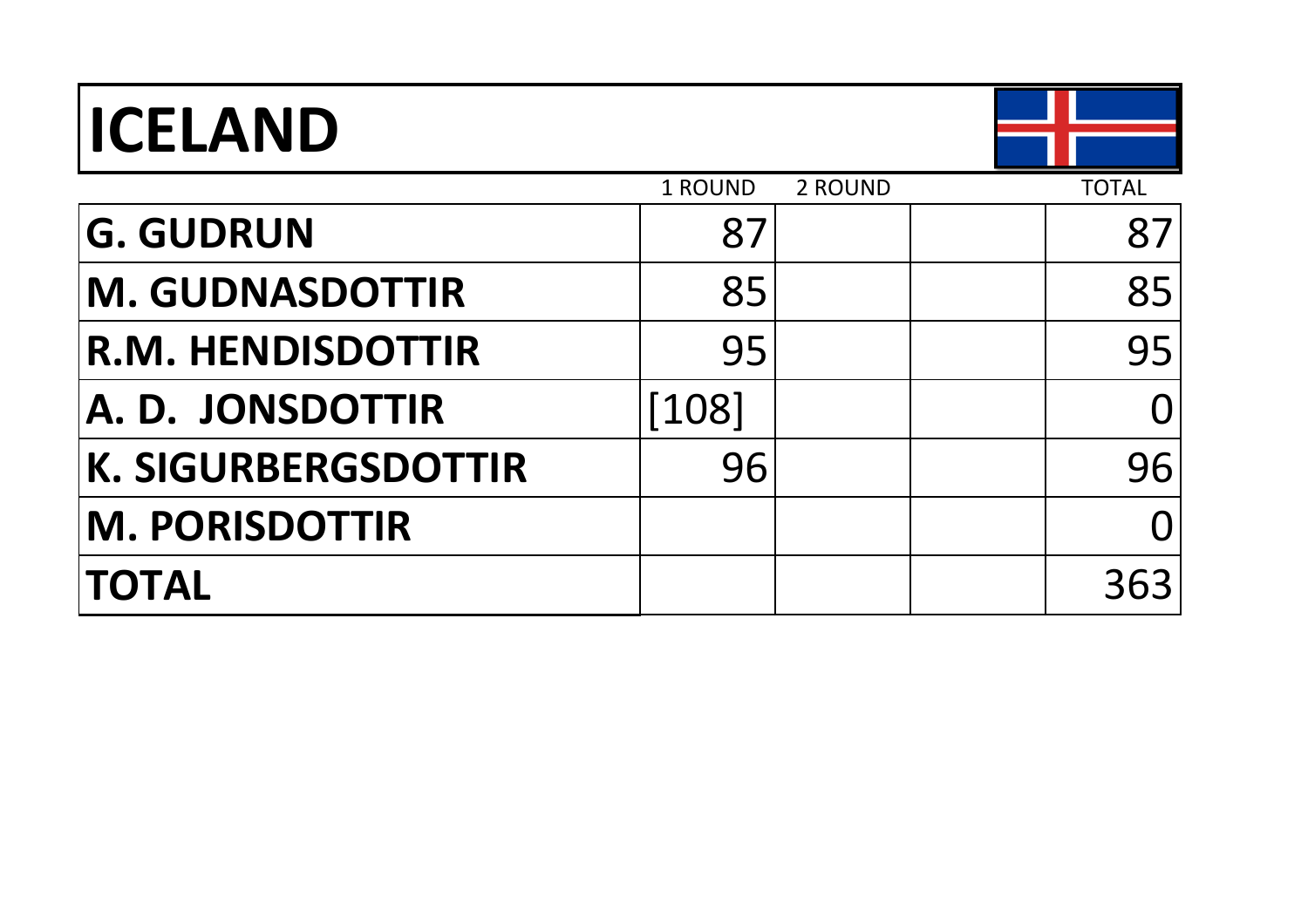| <b>ITALY</b>         |         |         |  |              |
|----------------------|---------|---------|--|--------------|
|                      | 1 ROUND | 2 ROUND |  | <b>TOTAL</b> |
| A. CODUTI            | 87      |         |  | 87           |
| A. ZOBOLI            | 87      |         |  | 87           |
| <b>P.TARUFFI</b>     | [89]    |         |  |              |
| <b>E. FASOLIS</b>    | 88      |         |  | 88           |
| <b>S. TORRIGIANI</b> | 86      |         |  | 86           |
|                      |         |         |  |              |
| <b>TOTAL</b>         |         |         |  | 348          |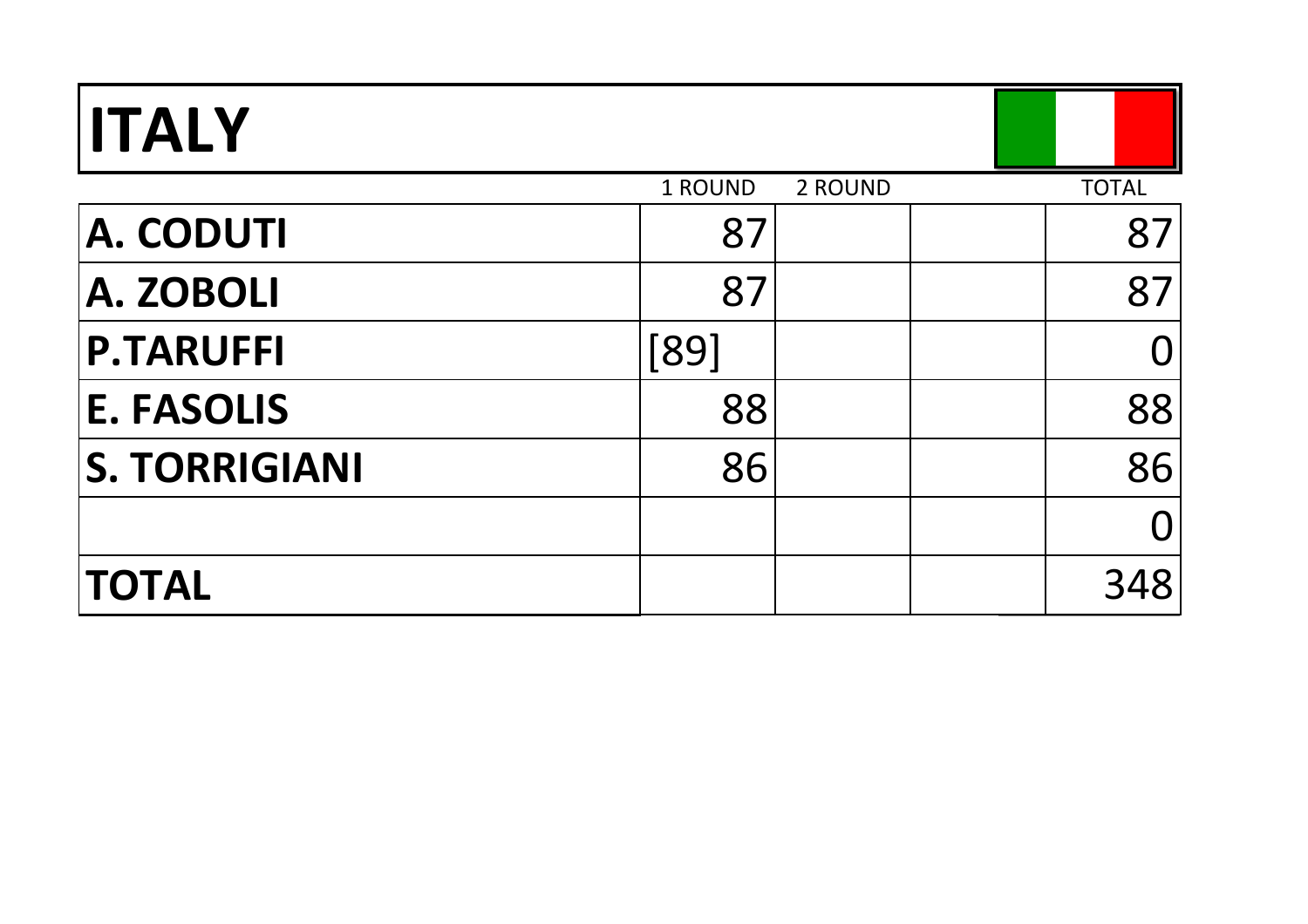| <b>LUXEMBOURG</b>     |         |         |              |
|-----------------------|---------|---------|--------------|
|                       | 1 ROUND | 2 ROUND | <b>TOTAL</b> |
| <b>B. GOSSELIN</b>    | 93      |         | 93           |
| <b>C. SCHMIDT</b>     | 86      |         | 86           |
| <b>V. PEZERICO</b>    | [102]   |         |              |
| <b>K. V. CRUGHTEN</b> | 93      |         | 93           |
| <b>D. DAIRYMPIE</b>   | 98      |         | 98           |
|                       |         |         |              |
| <b>TOTAL</b>          |         |         | 37           |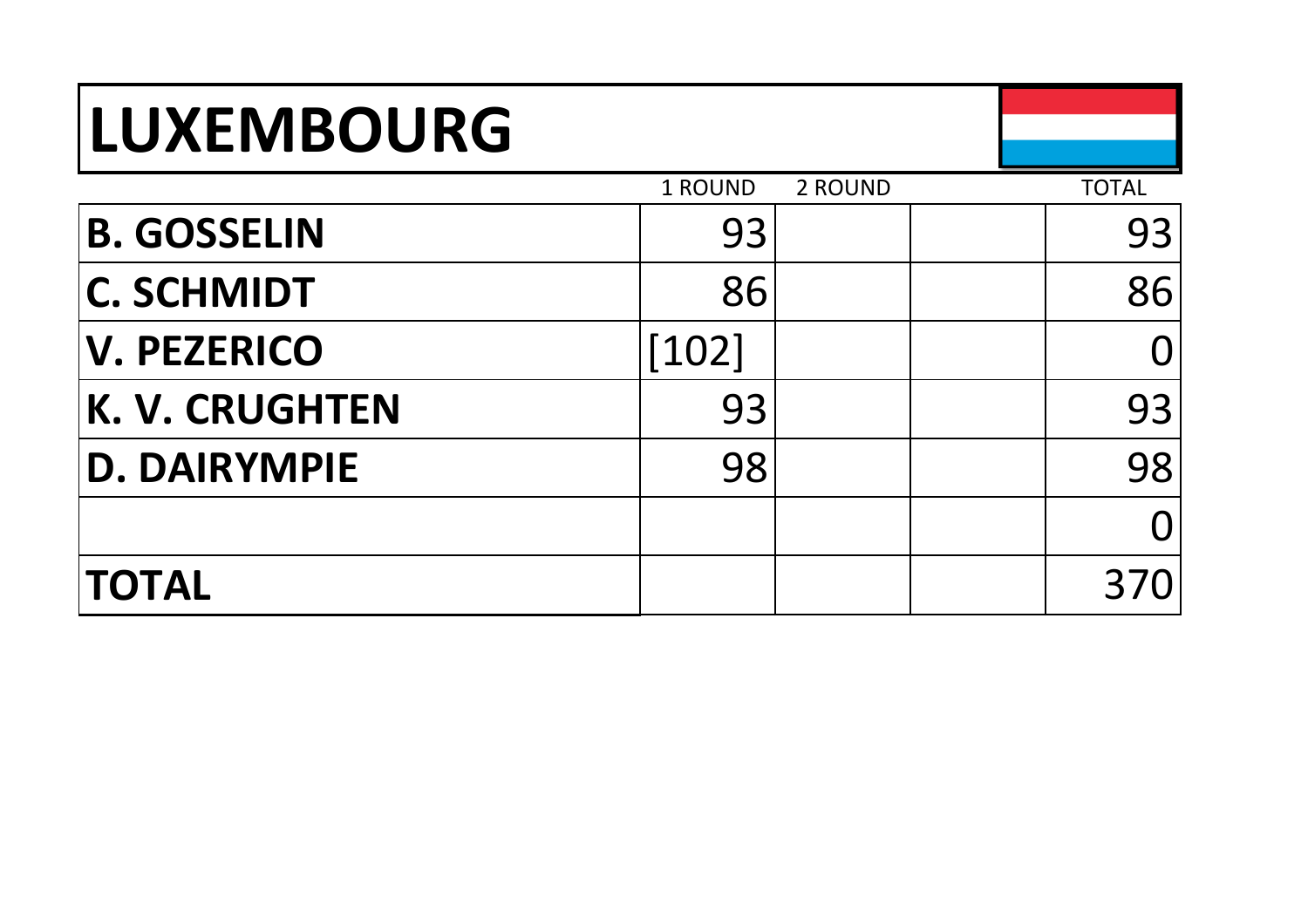| <b>INETHERLANDS</b>      |         |         |  |              |
|--------------------------|---------|---------|--|--------------|
|                          | 1 ROUND | 2 ROUND |  | <b>TOTAL</b> |
| <b>J. BRASEM LAGAAY</b>  | 89      |         |  | 89           |
| <b>H. DE WIT</b>         | 95      |         |  | 95           |
| <b>T. VAN HEIJNINGEN</b> | 98      |         |  | 98           |
| <b>M. BAARNS</b>         | 98      |         |  | 98           |
| A. VAN ZON               | [106]   |         |  |              |
| <b>II. VAN POLANEN</b>   |         |         |  |              |
| <b>TOTAL</b>             |         |         |  | 380          |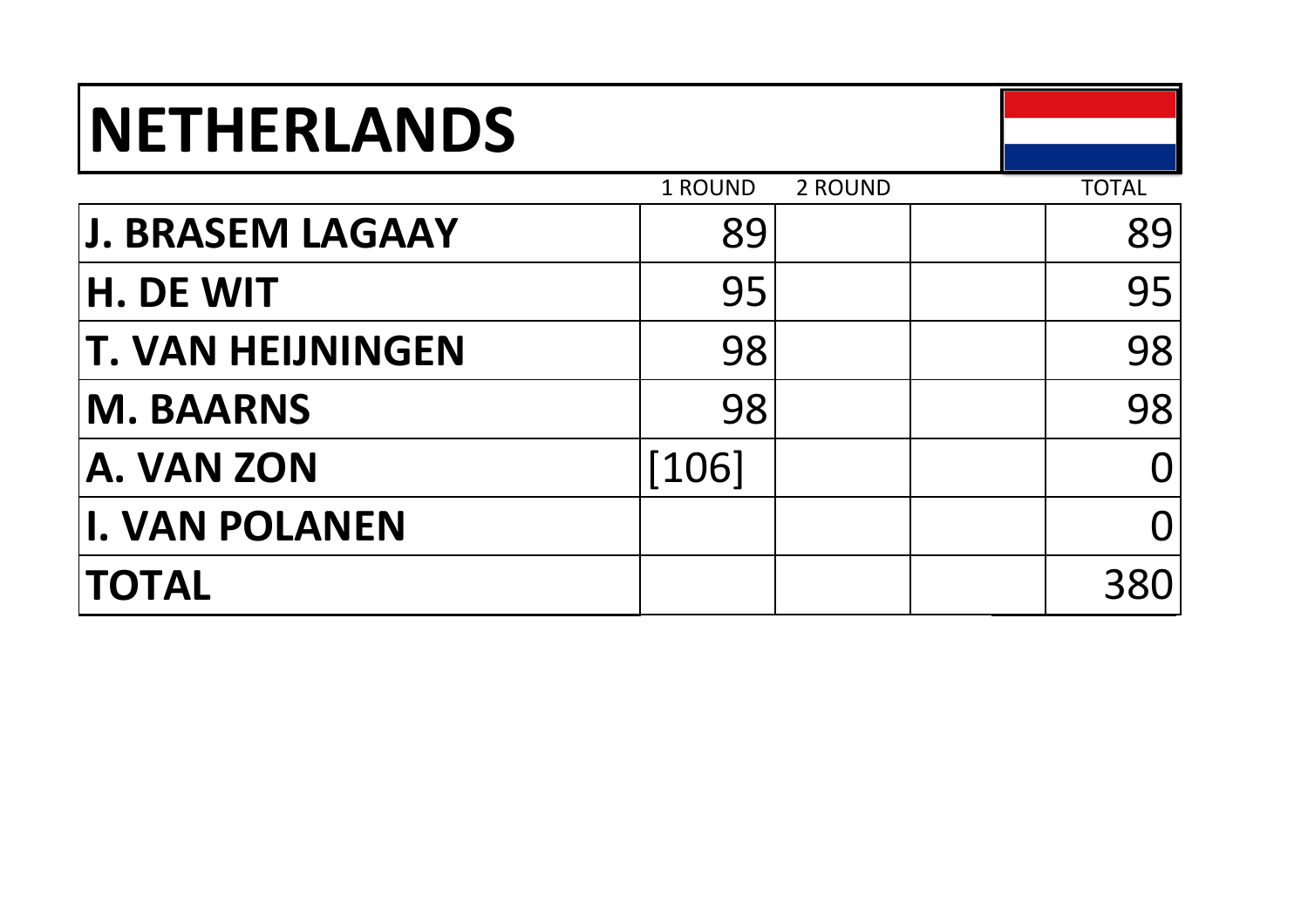| <b>NORWAY</b>       |         |         |              |
|---------------------|---------|---------|--------------|
|                     | 1 ROUND | 2 ROUND | <b>TOTAL</b> |
| A.M. GIORTZ         | 89      |         | 89           |
| <b>N. HENRIKSEN</b> | [96]    |         |              |
| <b>E. HORGEN</b>    | 84      |         | 84           |
| <b>T. MJELSTAD</b>  | 89      |         | 89           |
| <b>S. HEIMDAL</b>   | 86      |         | 86           |
|                     |         |         |              |
| <b>TOTAL</b>        |         |         | 348          |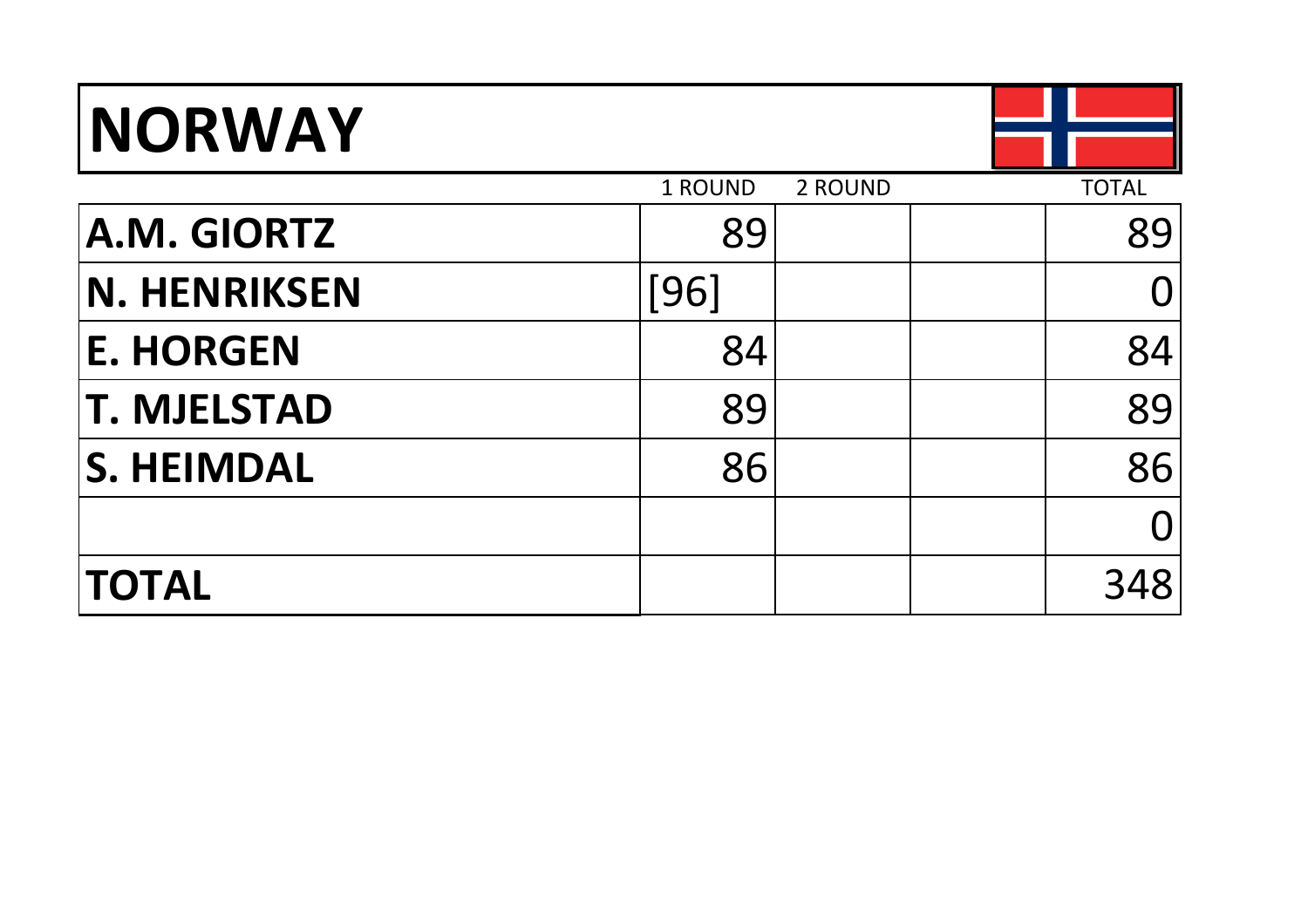| <b>POLAND</b>      |         |         |              |
|--------------------|---------|---------|--------------|
|                    | 1 ROUND | 2 ROUND | <b>TOTAL</b> |
| <b>M. SZPILMAN</b> | $[119]$ |         |              |
| <b>A. RYDOWSKA</b> | 92      |         | 92           |
| <b>H. PALDYNA</b>  | 109     |         | 109          |
| <b>M. GRADECKA</b> | 97      |         | 97           |
| <b>B. BOBINSKA</b> | 106     |         | 106          |
|                    |         |         |              |
| <b>TOTAL</b>       |         |         |              |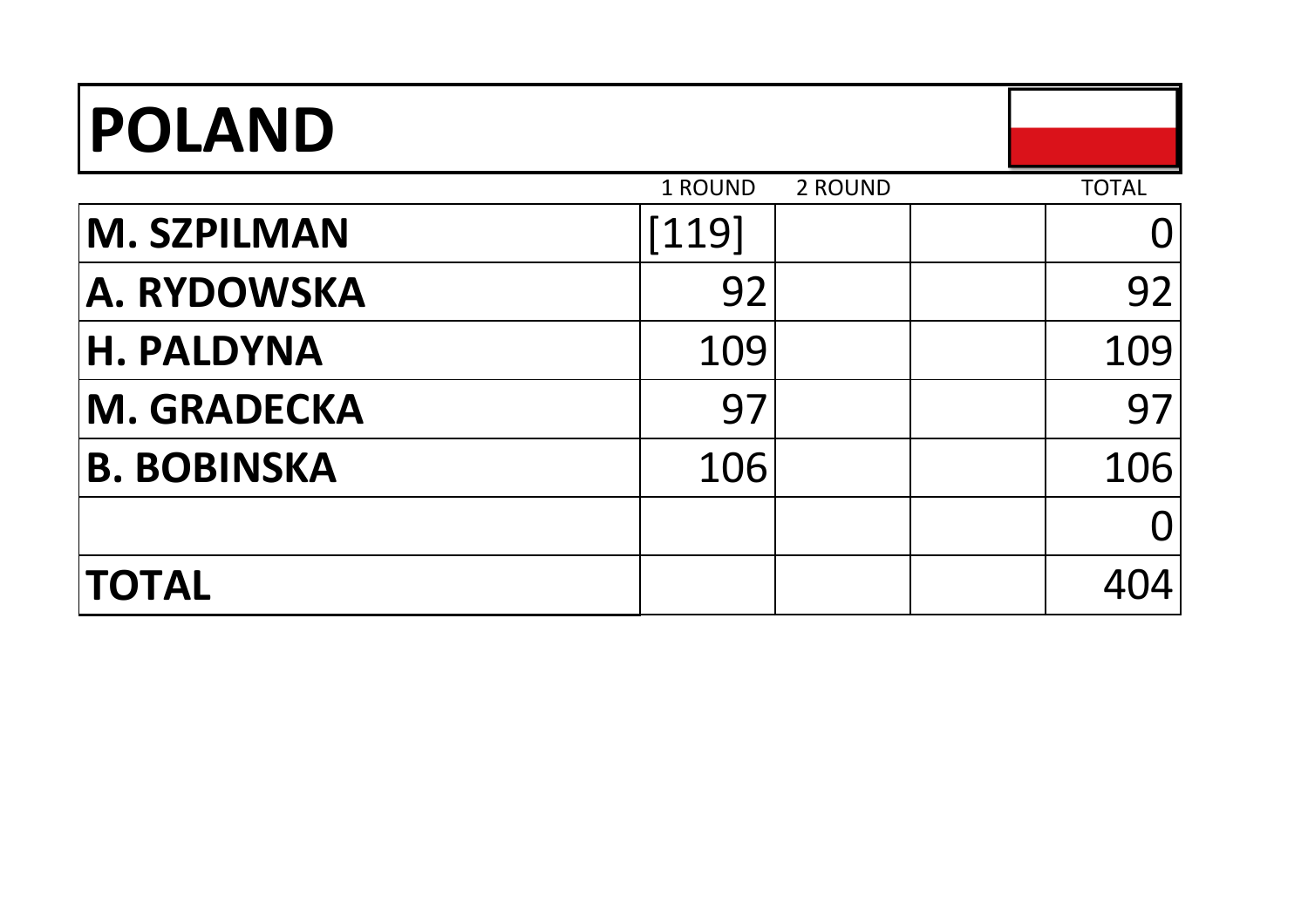#### **PORTUGAL** <u>ij, je </u> 1 ROUND 2 ROUND TOTAL **J. CORREJA DA SA** 96 96 0 **A. SAUDE I. DE BOTTON**[98] 0 **D. FINZA DE MELO** 91 91 **P. RICCIARDI** 86 | 86 **B. DECASTILLA** 91 91 364 **TOTAL**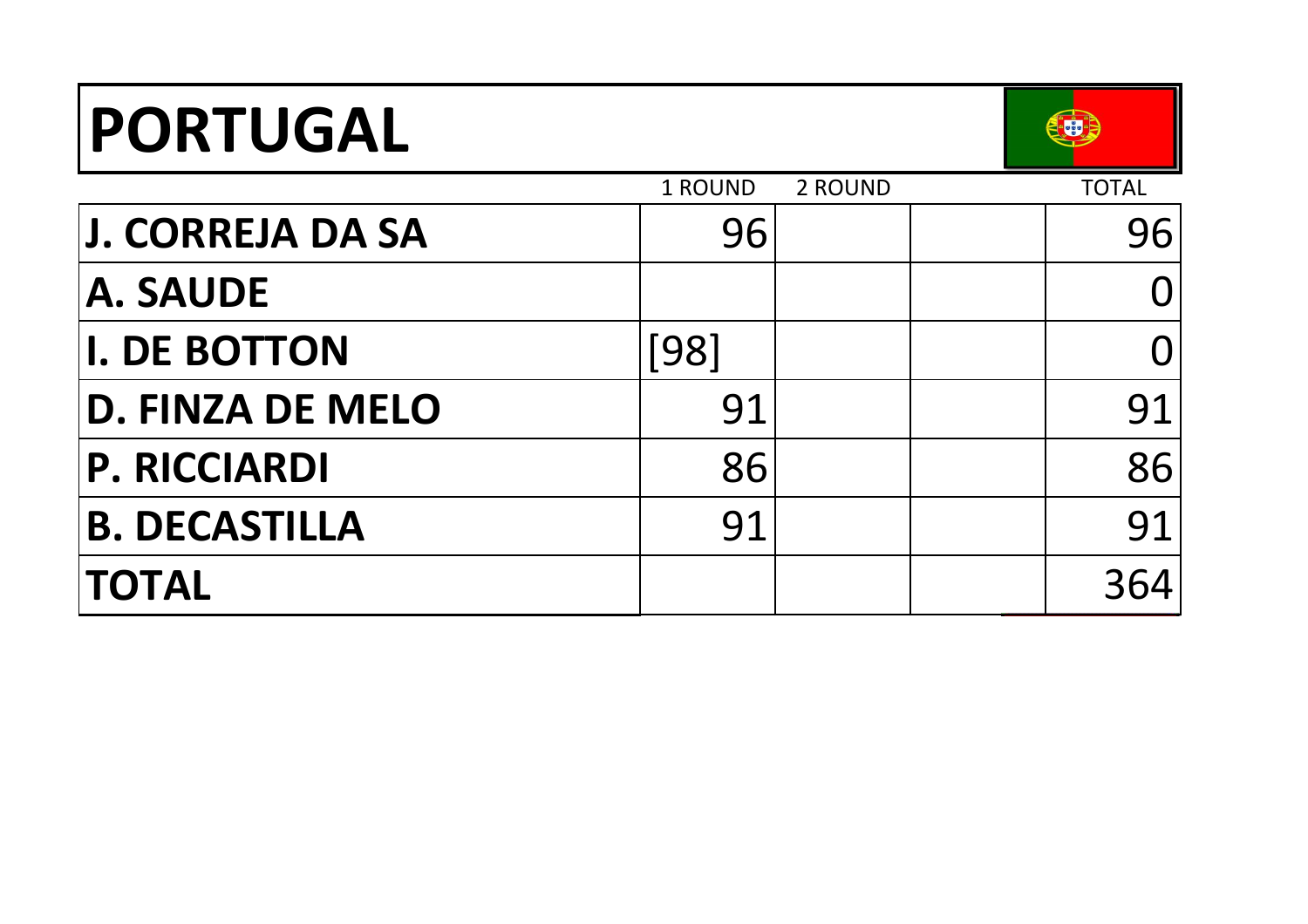| <b>SPAIN</b>      |         |         |              |
|-------------------|---------|---------|--------------|
|                   | 1 ROUND | 2 ROUND | <b>TOTAL</b> |
| I. ALONSO         | 84      |         | 84           |
| <b>T.CASAS</b>    | 83      |         | 83           |
| <b>S. QUIJANO</b> |         |         |              |
| <b>C. LOPEZ</b>   | [92]    |         |              |
| P. CASTILLO       | 85      |         | 85           |
| <b>D. MAHER</b>   | 91      |         | 91           |
| <b>TOTAL</b>      |         |         | 343          |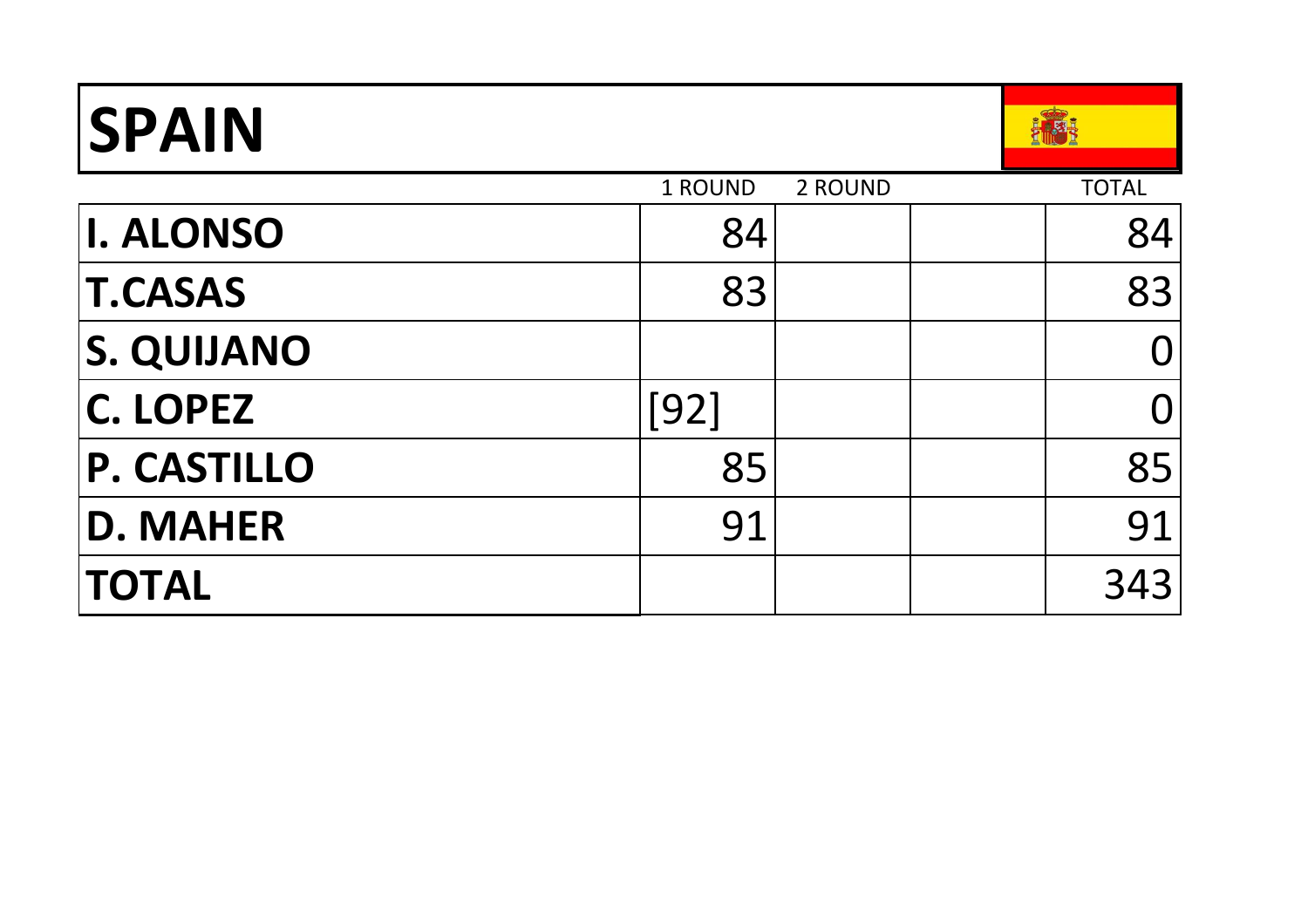| <b>SWEDEN</b>      |         |         |              |
|--------------------|---------|---------|--------------|
|                    | 1 ROUND | 2 ROUND | <b>TOTAL</b> |
| <b>S.THORSELL</b>  | 95      |         | 95           |
| A. BURGAZ          | $[100]$ |         |              |
| H. STERNER         | 86      |         | 86           |
| <b>C. WOLHECKE</b> | 97      |         | 97           |
| A.G. THORELL       | 96      |         | 96           |
|                    |         |         |              |
| <b>TOTAL</b>       |         |         | 374          |